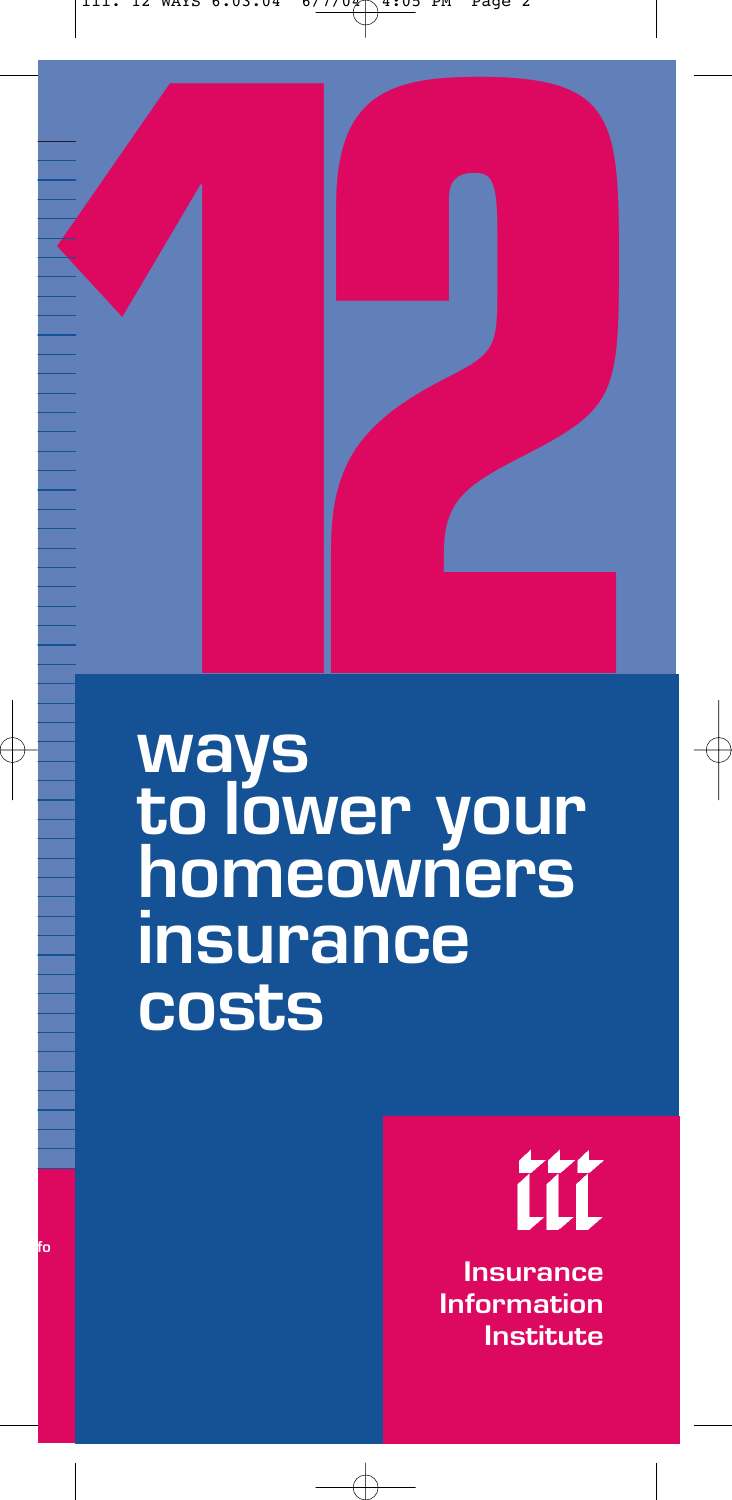The price you pay for your homeowners insurance can vary by hundreds of dollars, depending on the insurance company you buy your policy from. Here are some things to consider when buying homeowners insurance.

## **Shop around**

It'll take some time, but could save you a good sum of money. Ask your friends, check the Yellow Pages or contact your state insurance department. (Phone numbers and Web sites are on the back) page of this brochure.) The National Association of Insurance Commissioners (www.naic.org) has information to help you choose an insurer in your state, including complaints. States often make information available on typical rates charged by major insurers and many states provide the frequency of consumer complaints by company.

Also check consumer guides, insurance agents, companies and online insurance quote services. This will give you an idea of price ranges and tell you which companies have the lowest prices. But don't consider price alone. The insurer you select should offer a fair price and deliver the quality service you would expect if you needed assistance in filing a claim. So in assessing service quality, use the complaint information cited above and talk to a number of insurers to get a feeling for the type of service they give. Ask them what they would do to lower your costs.

Check the financial stability of the companies you are considering with rating companies such as A.M. Best (www.ambest.com) and Standard & Poor's (www.standardandpoors.com/ratings) and consult consumer magazines. When you've narrowed the field to three insurers, get price quotes.

#### Raise your deductible

Deductibles are the amount of money you have to pay toward a loss according to the terms of your policy before your insurance company starts to pay a claim. The higher your deductible, the more money you can save on your premiums. Nowadays, most insurance companies recommend a deductible of at least \$500. If you can afford to raise your deductible to \$1,000, you may save as much as 25 percent. Remember, if you live in a disaster-prone area, your insurance policy may have a separate deductible for certain kinds of damage. If you live near the coast in the East, you may have a separate windstorm deductible; if you live in a state vulnerable to hail storms, you may have a separate deductible for hail; and if you live in an earthquakeprone area, your earthquake policy has a deductible.

### Don't confuse what you paid for your house with rebuilding costs

The land under your house isn't at risk from theft, windstorm, fire and the other perils covered in your homeowners policy. So don't include its value in deciding how much homeowners insurance to buy. If you do, you will pay a higher premium than you should.

#### Buy your home and auto policies from the same insurer

Some companies that sell homeowners, auto and liability coverage will take 5 to 15 percent off your premium if you buy two or more policies from them. But make certain this combined price is lower than buying the different coverages from different companies.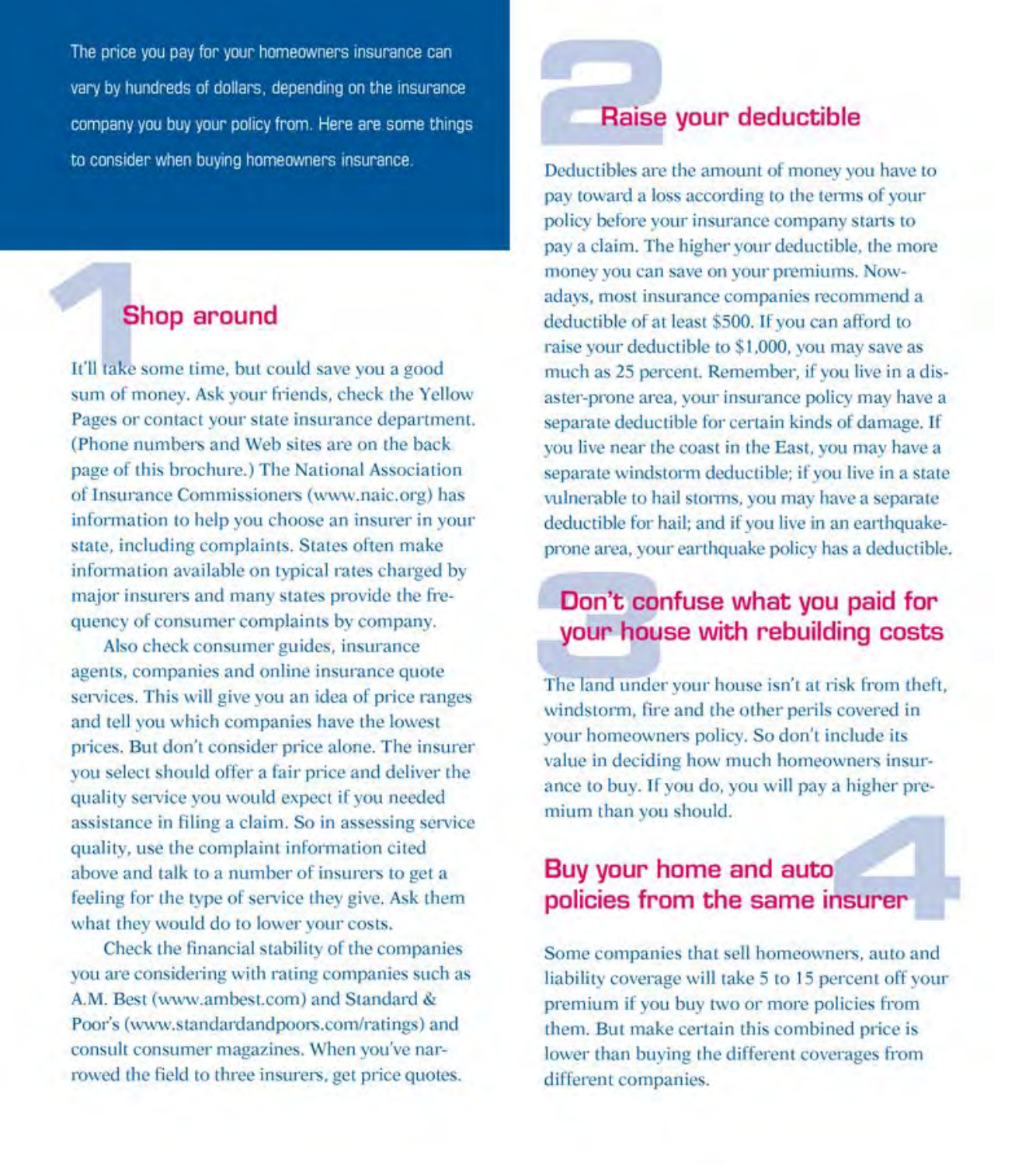#### Make your home more disaster resistant

Find out from your insurance agent or company representative what steps you can take to make your home more resistant to windstorms and other natural disasters. You may be able to save on your premiums by adding storm shutters, reinforcing your roof or buying stronger roofing materials. Older homes can be retrofitted to make them better able to withstand earthquakes. In addition, consider modernizing your heating, plumbing and electrical systems to reduce the risk of fire and water damage.

#### Improve your home security

You can usually get discounts of at least 5 percent for a smoke detector, burglar alarm or deadbolt locks. Some companies offer to cut your premium by as much as 15 or 20 percent if you install a sophisticated sprinkler system and a fire and burglar alarm that rings at the police, fire or other monitoring stations. These systems aren't cheap and not every system qualifies for a discount. Before you buy such a system, find out what kind your insurer recommends, how much the device would cost and how much you'd save on premiums.

#### Seek out other discounts

Companies offer several types of discounts, but they don't all offer the same discount or the same amount of discount in all states. For example, since retired people stay at home more than working people they are less likely to be burglarized and may spot fires sooner, too. Retired people also have more time for maintaining their homes. If you're at least 55 years old and retired, you may qualify for a discount of up to 10 percent at some companies. Some employers and professional associations administer group insurance programs that may offer a better deal than you can get elsewhere.

# Maintain a good credit record

Establishing a solid credit history can cut your insurance costs. Insurers are increasingly using credit information to price homeowners insurance policies. In most states, your insurer must advise you of any adverse action, such as a higher rate, at which time you should verify the accuracy of the information on which the insurer relied. To protect your credit standing, pay your bills on time, don't obtain more credit than you need and keep your credit balances as low as possible. Check your credit record on a regular basis and have any errors corrected promptly so that your record remains accurate.

#### **Stay with the** same insurer

If you've kept your coverage with a company for several years, you may receive a special discount for being a long-term policyholder. Some insurers will reduce their premiums by 5 percent if you stay with them for three to five years and by 10 percent if you remain a policyholder for six years or more. But make certain to periodically compare this price with that of other policies.